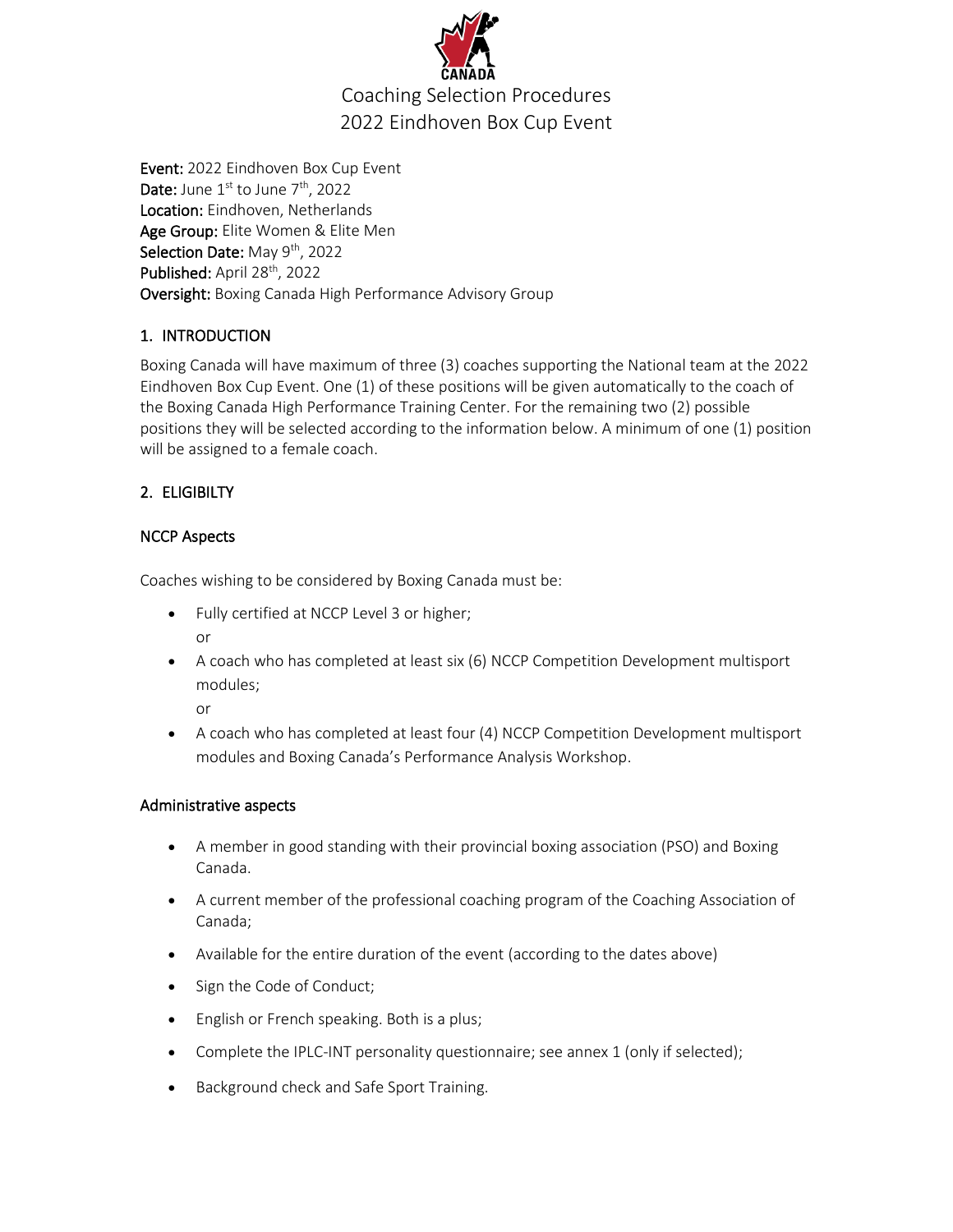

#### International Eligibility

- A 1-star IBA certification is a plus;
- Provide a valid Canadian passport with an expiry of at least 6 months from the conclusion of the 2022 Eindhoven Box Cup Event (December 7<sup>th</sup>, 2022);
- Provide a proof that they are fully vaccinated against COVID-19. The QR code will be required. A person is considered fully vaccinated on the 14th day following the injection of the second dose of vaccine.

# 3. SELECTION

All application will be reviewed by the HPD in consultation with the HPAG and the candidates who meet the requirements will be ranked and selected based on the following criteria:

- 1. Curent NCCP certification level;
- 2. Experience as a coach with the National Team in an international competition or training camp;
- 3. Personal coach of an athlete on the National Team within the last two years;
- 4. Curent IBA certification Level.

#### 4. COMMUNICATION

The selection process for coaching staff will be published by Boxing Canada through Boxing Canada's established channels, being branches, Boxing Canada website and social media.

#### 5. PROCESS AND TIMELINE

Coaches have until Thursday, May 5<sup>th</sup> at 4 pm EST to submit their nomination by completing PDF form. On May 9<sup>th</sup> Boxing Canada will contact all selected and non-selected coaches by email, to advise them of the selection decisions.

Only coaches meeting eligibility requirements will be reviewed.

# 6. FUNDING

Travel and full board accommodation expenses associated to the participation of the competition will be covered by Boxing Canada. Please note that these positions will not be remunerated.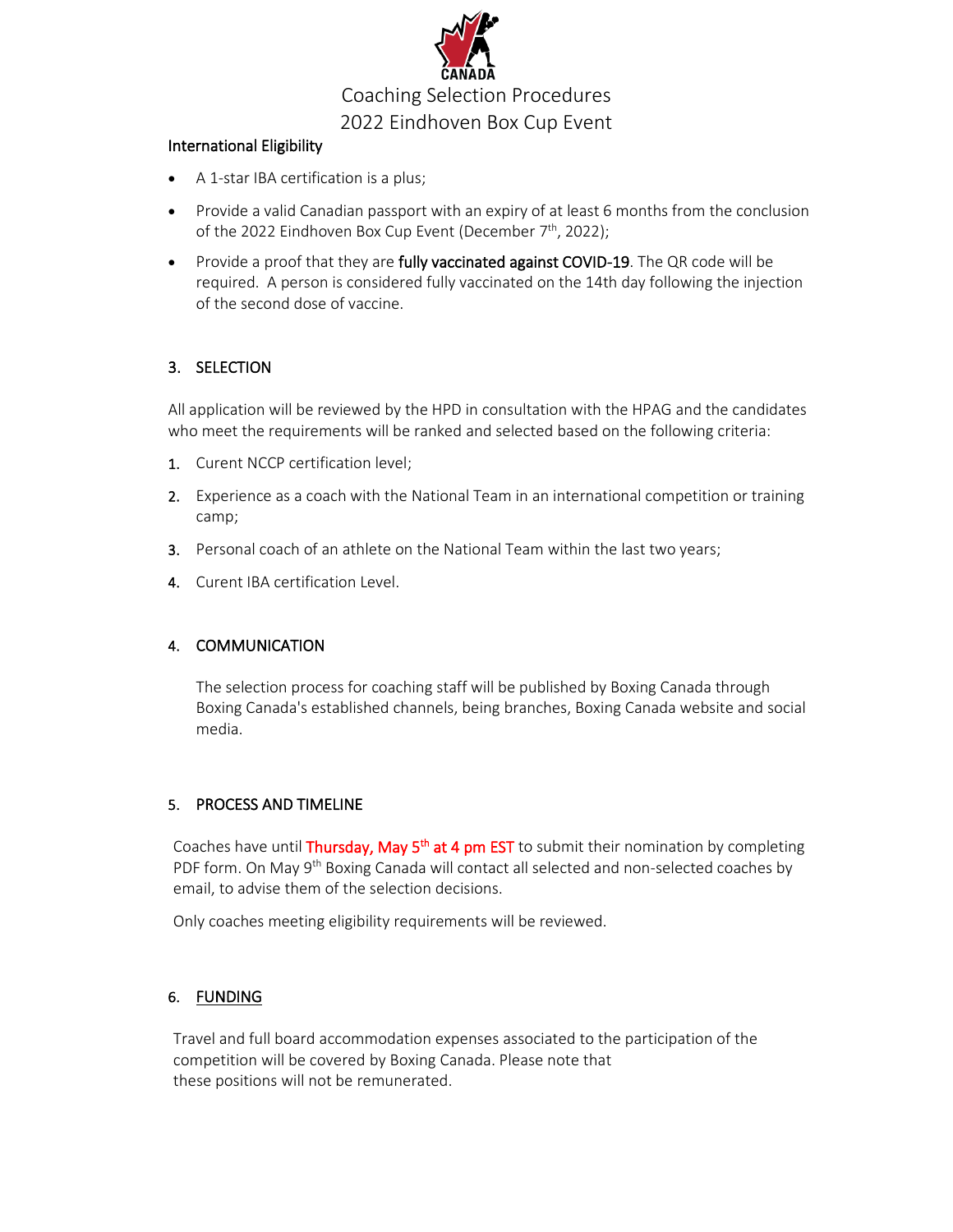

# 7. IMPORTANT DATES

| April 28 <sup>th</sup> , 2022                       | Publishing of the Selection Criteria for the 2022 Eindhoven Box Cup |
|-----------------------------------------------------|---------------------------------------------------------------------|
|                                                     | Event                                                               |
| May 9 <sup>th</sup> , 2022                          | Boxing Canada Team Selection Announcement for the 2022              |
|                                                     | Eindhoven Box Cup Event                                             |
| June 1st, 2022                                      | Departure from Canada                                               |
| June $4^{\text{th}}$ to June $6^{\text{th}}$ , 2022 | Competition                                                         |
| June 7 <sup>th</sup> , 2022                         | Departure to Canada                                                 |